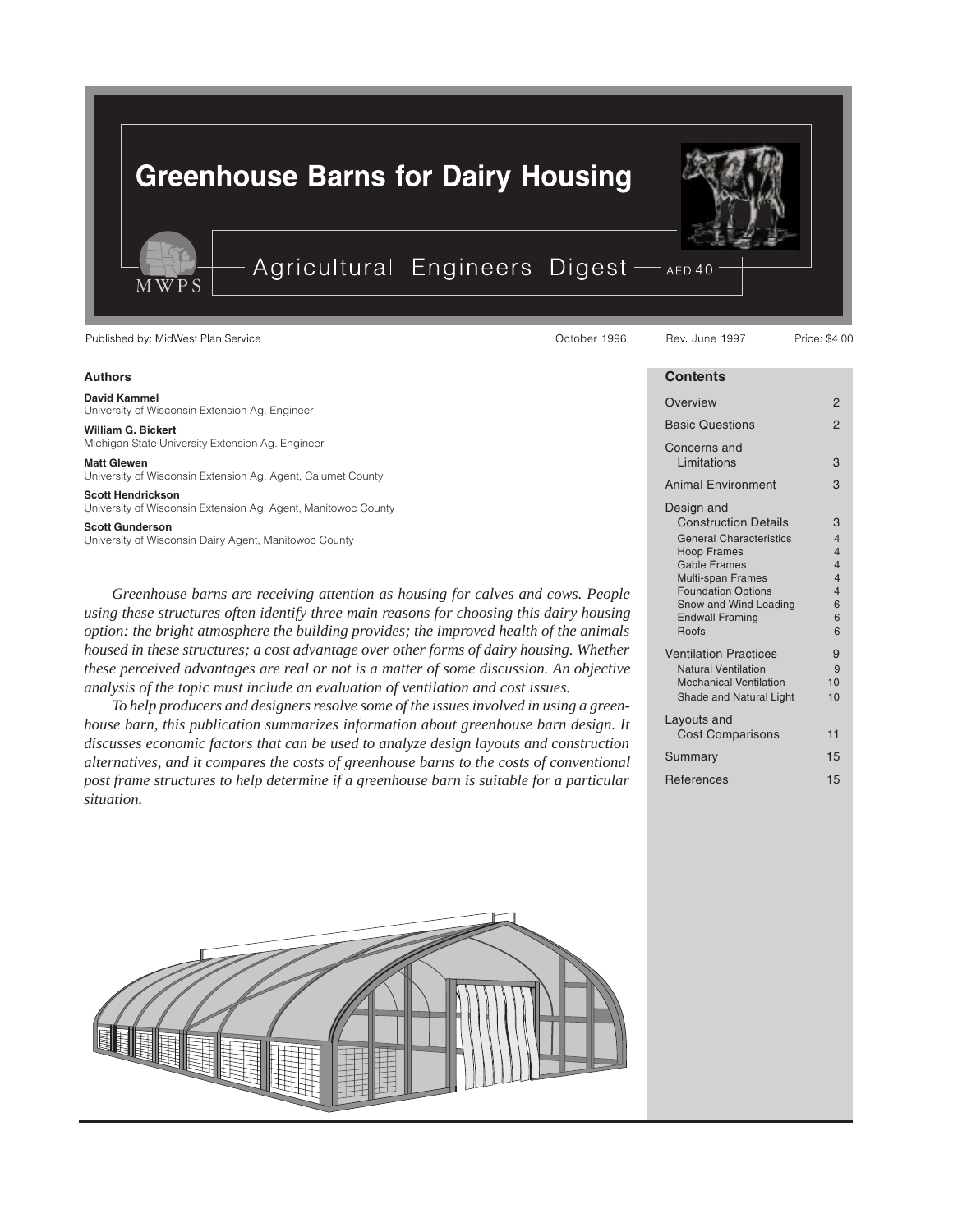2



Figure 1. Basic components of a greenhouse barn

# **Overview**

Greenhouse barns use a lightweight, galvanized steel tube frame to support one or two layers of a commercialgrade plastic film as a covering. The most common use for these structures is as heated chambers for growing plants. However, since about 1988 in the United States, earlier in Europe, greenhouse barns have been used for housing livestock. During the last five years particularly, interest in and use of these structures for dairy housing has increased significantly. Figure 1 shows the common components of greenhouse barns.

The increased interest in greenhouse barns as an alternative form of dairy housing has led to comparisons between greenhouse barns and conventional post frame barns.

In many ways, today's discussion and interest is similar to what dairy farmers faced when post frame barns first came into the market. Farmers wondered if post frame barns would replace two story barns. In fact, post frame barns did change the way animals were housed; post frame barns with freestall housing and a parlor replaced the conventional two-story, stone wall, timber frame, tie stall barn. At that time, post frame barns were considered to be relatively inexpensive compared to timber frame barns. Post frame barns were thought to be temporary structures but provided design flexibility that conventional timber frame barns could not offer.

Farmers today are asking: "Are greenhouse barns better than post frame barns?" and "Are greenhouse barns cheaper than post frame barns?" The answers to these questions are not clear cut and may depend on the type of comparison we make and on the objectivity and reasonableness of those comparisons.

Because using greenhouse barns as animal housing is a relatively new practice, little or no long-term research has been done on their suitability for this type of application, and questions have been raised about ventilation and about the durability of the construction materials. Many builders and engineers have extensive experience designing post frame barns for animal housing, but that level of experience is not yet available in designing greenhouse barns for dairy housing.

While the earliest plans and design criteria for greenhouses used for dairy housing have evolved to more fully developed designs, most of the information currently available comes from farmer experiences and comparisons in magazines and news articles. These experiences and case studies are valuable, but one person's success does not always translate into success at another operation. A greenhouse barn may be right for one operation but not for another.

# Basic Questions

Producers thinking about building any kind of dairy housing need to answer questions like the following to determine if building the structure is indeed a good idea.

- 1. Does the design of the building make possible and convenient the use of optimal or preferred management practices for calves, dry cows, and milking cows?
- 2. Is the design conducive to providing for the animals' needs during all seasons in the climate of the area?
- 3. Is the design structurally sound and does it meet common tests of reliability and longevity?
- 4. Is the design cost effective?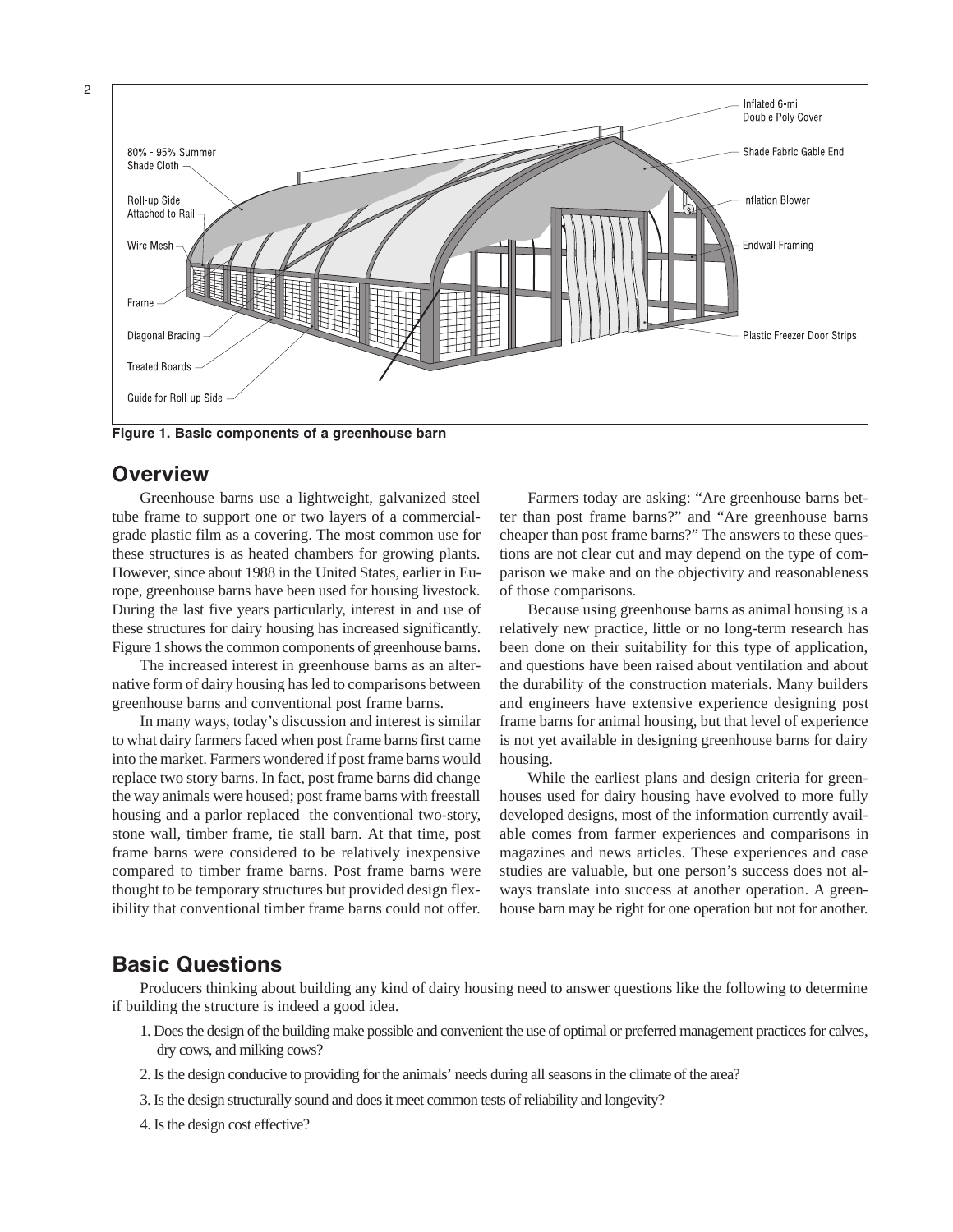# **Concerns and Limitations 6.**  $\blacksquare$  Animal Environment  $\blacksquare$

In answering these questions for greenhouse structures used as dairy housing, the following concerns and possible limitations need to be considered.

- Greenhouse dairy barns do not appear to create an overriding economic advantage. The tables on pages 12 through 14 of this publication, based on estimates from three greenhouse suppliers in Wisconsin, indicate that the initial costs for greenhouse barns and post frame barns are about equal.
- When maintenance costs are included in a comparison between greenhouse and post frame barns, the greenhouse barn proves to be more expensive. Also, greenhouse barns may not have warranties, while post frame structures commonly have a minimum warranty of 30 years.
- Greenhouses used as dairy barns must be adequately ventilated; this includes the use of ridge and eave vents as well as side and endwall ventilation. Adding ridge vents to some greenhouse styles, particularly hoop or quonset styles, will be an extra cost item. If ventilation is inadequate, animals may be subjected to wide day-to-night variations in air temperature and humidity, which could adversely affect animal health.
- Hoop or quonset type structures without ridge vents may be difficult to ventilate naturally if longer than 75 feet.
- Natural ventilation with a greenhouse barn requires more careful management than with a conventional barn.
- The plastic covering of a greenhouse barn will need to be replaced every four to six years.
- In the summer, a greenhouse barn must be covered with shade cloth.
- The basic plastic cover along with all curtains and shade fabric must be protected from animals.
- Because the practice of using greenhouse barns as dairy housing is relatively new, little reliable data is available to help determine what designs will meet tests of longevity and reliability.
- Cold damp air will likely lead to excessive condensation during winter months, and even providing heat to dry damp resting places will not work if the ventilation is inadequate.
- The greenhouse frames must be able to resist corrosion, and they need to be sturdy enough to support pens, gates, and stall partitions.
- Snow and ice build up may be a problem in unheated greenhouse barns.
- Specially designed gutters are necessary between spans in multi-span buildings.
- Curtains in hoop or quonset type structures follow the curvature of the building when opened; this exposes the floor area to adverse weather.
- Greenhouses with sidewalls less than 8 feet high are probably not adequate for use as dairy barns.

# Animal Environment

Perhaps the most crucial concerns about greenhouses used as dairy housing are the issue of animal environment and the related issue of proper ventilation.

The primary goal of the animal housing environment should be to protect the animals from the weather. In the summer, the building should provide shade and allow cross ventilation by wind pressure. In the winter, the housing should allow for moisture removal and draft control. When a greenhouse is used to provide an environment for animals, the design must consider that the translucent plastic covering makes a greenhouse an effective passive solar collector. Although this is an asset in situations where solar heating is desired, this characteristic can be a serious liability in greenhouses used for dairy housing.

On a sunny day, radiation from the sun warms the air in a greenhouse. A natural tendency is to restrict ventilation to keep warmed air inside the structure. However, when the greenhouse is being used to house animals, restricting ventilation traps the moisture the animals produce along with the warm air. Because the air warmed by solar heating can absorb large amounts of moisture, air quality may not appear to be a problem, at least during the day (some odors may be noticeable).

At night the greenhouse barn acts in reverse from a radiation standpoint, losing heat to cold surroundings and the cold, clear, black sky. This cools the air in the barn, lowering its moisture-holding capacity substantially and causing relative humidity to rise. The result is cold, damp air and, most likely, excessive condensation. If adequate ventilation is not provided, animals will be subjected to wide day-tonight variations in air temperature and humidity, which could adversely affect animal health. In general, respiratory disease peaks in spring and fall when the daily minimum and maximum temperature fluctuations are at their greatest. The greenhouse effect may contribute to daily fluctuation.

# Design and Construction Details

Design and construction criteria for greenhouse barns used as animal housing have not yet stood the test of time. Any design, however, must meet the animals' environmental needs and provide for proper ventilation. Additionally, the strength of the building materials used in the frames must be adequate, and the greenhouse frame must be designed and constructed to meet the snow and wind loads of a specific region. Also, frames must be straight and plumb because snow and wind loads applied to frames constructed out of plumb or off center may cause uneven loading of the entire structure thus risking failure.

Loads associated with the animals housed in the barn also must be considered in the design. The frames may be subjected to loads from supporting pens, gates, stall partitions, and any other features designed into the building to be used as animal housing. Animal pressure on the building frame and stallwork also must be considered in any design.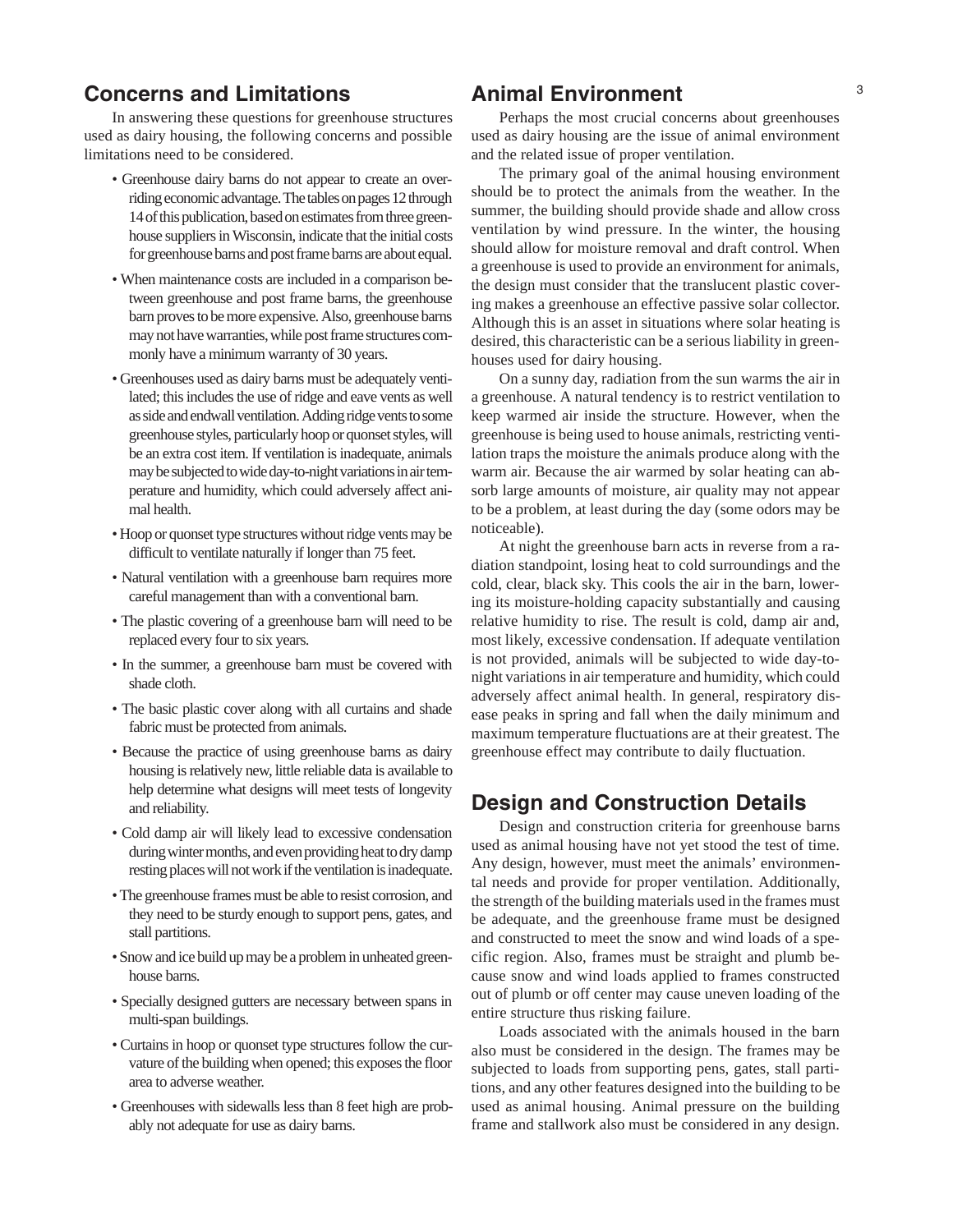## 4 Hoop Frames General Characteristics

Greenhouse frames are constructed primarily from 2 to 3-inch O.D. (Outside Diameter) round or square galvanized steel tubing. Aluminum also is used as a frame material. The thickness of the tubing used in greenhouse frames ranges from 16 to 12 gauge. (The lower the gauge number, the thicker the tubing.) Actual frame sizes depend on building width and frame spacing.

Frame widths for single span structures range from 18 to 36 feet. Building lengths range from 48 to 180 feet. Frames are spaced from 4 to 6 feet apart in single span buildings, and up to 8 to 10 feet apart in multi-span buildings. These frames support the roof and sidewall construction of the building. Galvanized steel tubing  $1\frac{3}{8}$ -inch O.D. is used for purlins and bracing to span and brace between the frames along the length of the building.

Because of the corrosive nature of an animal housing environment, high quality galvanizing is crucial when greenhouse frames are used for dairy barns. Some manufacturers use hot dipped galvanizing, which produces excellent results. Other types of galvanizing, however, may not be suitable for use in animal environments. Check the quality and amount of galvanizing in the frame tubing, and determine what type of warranty is available from the supplier. Aluminum frames are an option with some suppliers.

One or two layers of plastic film are attached to the frame for the roof and sidewall covering. In many cases, curtain material is used for sidewall ventilation openings. Shade fabric is used for the roof, sidewall, and endwall ventilation openings. Sidewall heights vary depending on the frame type and how the building will be used. A minimum sidewall height of 8 feet is satisfactory for calf barns. For larger animals, 10- to 14- foot high sidewalls are recommended. Higher sidewall heights may be necessary for maneuvering equipment for cleaning and feeding.

Sidewall openings can be designed into the frame with roll up plastic curtains or with a curtain fabric package offered by the greenhouse supplier. Access through the sidewall is difficult to incorporate into the design of a greenhouse frame. Almost all access to the building is designed into the endwall of the building.

Curtains, plastic, and shade fabric need to be protected from animals to prevent damage. Wire cattle panels, plastic snow fencing, and high tensile wire fencing can be used. Stall partitions and penning may need to be set back from the walls to prevent animal pressure on the sidewalls.

Some frames include a vertical wall attached to a steel frame. In other designs, the hoop or bow starts immediately from the foundation. To increase sidewall height for these types of frames, the vertical sidewall height can be increased by attaching the hoop frame to a vertical wooden post frame or concrete sidewall 4 to 8 feet high. Figure 2 shows examples of typical greenhouse frames.

Many greenhouse suppliers sell hoop, round, or quonset frames. These frames commonly use 2-inch O.D. galvanized steel tubing. (See Figures 2a, b, and c.) These frames have a maximum height of approximately 11 feet in the center and 6 feet on the sidewalls. The frames are spaced 4 to 6 feet apart and have clear spans that range from 18 to 30 feet. Some manufacturers can span up to 40 feet with 3-inch O.D. tubing.

Round or quonset roof designs have a design limitation. When the sidewall curtain is raised, the rolled up sidewall may not allow the roof to shed water properly. The curtain moves horizontally towards the center of the barn; this opens part of the roof to rain, and stalls or alleys can get wet. Figure 3 shows how the drip line of the building roof moves toward the center of the barn when the side curtains are rolled up.

### Gable Frames

Gable frames start with a straight sidewall pipe that supports an elevated bow frame. This allows a minimum 8-foot sidewall height. Gable frames commonly use 2-inch O.D. galvanized steel tubing. The frames are spaced 4 to 6 feet apart and have clear spans that range from 18 to 30 feet.

The shape of the bow may be semicircular or peaked. The shape of the bow allows either an open ridge or overshot ridge to be incorporated into the design. (See Figure 2d.) The straight sidewall can support adjustable curtains for ventilation openings. Straight sidewalls are preferable to curved walls for shedding rain and preventing snow melt water from entering the building.

## Multi-span Frames

Buildings wider than about 30 feet require multiple frames to span the width. A building of this type is commonly called a gutter-connect frame in the greenhouse industry. (See Figures 2e and 2f.) In this type of construction, interior posts support the multiple frames. This creates a roof with peaks and valleys. The sidewall and interior post supports are 3-inch O.D. round or square tubing supported on concrete walls or piers.

The gutter of the frame must be made of aluminum or stainless steel pans to increase corrosion resistance. Structurally, gutters must be designed to withstand rain and snow loads, as well as loads from sliding snow. Sidewalls can be as high as 14 feet for ventilation purposes. To increase building rigidity, light steel trusses are usually incorporated into this design, allowing ridge openings to be placed at the peaks.

### Foundation Options

The foundation of the greenhouse frame must be able to transfer the loads applied to the frame to the earth. Wind applies horizontal and uplift loads to the sidewall frame, while snow, rain, and the weight of the frame apply vertical loads downward to the sidewalls. The foundation anchors the building to the earth and must resist corrosion from contact with manure, moisture, and the soil. For this reason, ground stakes used as part of a foundation must have good quality galvanizing.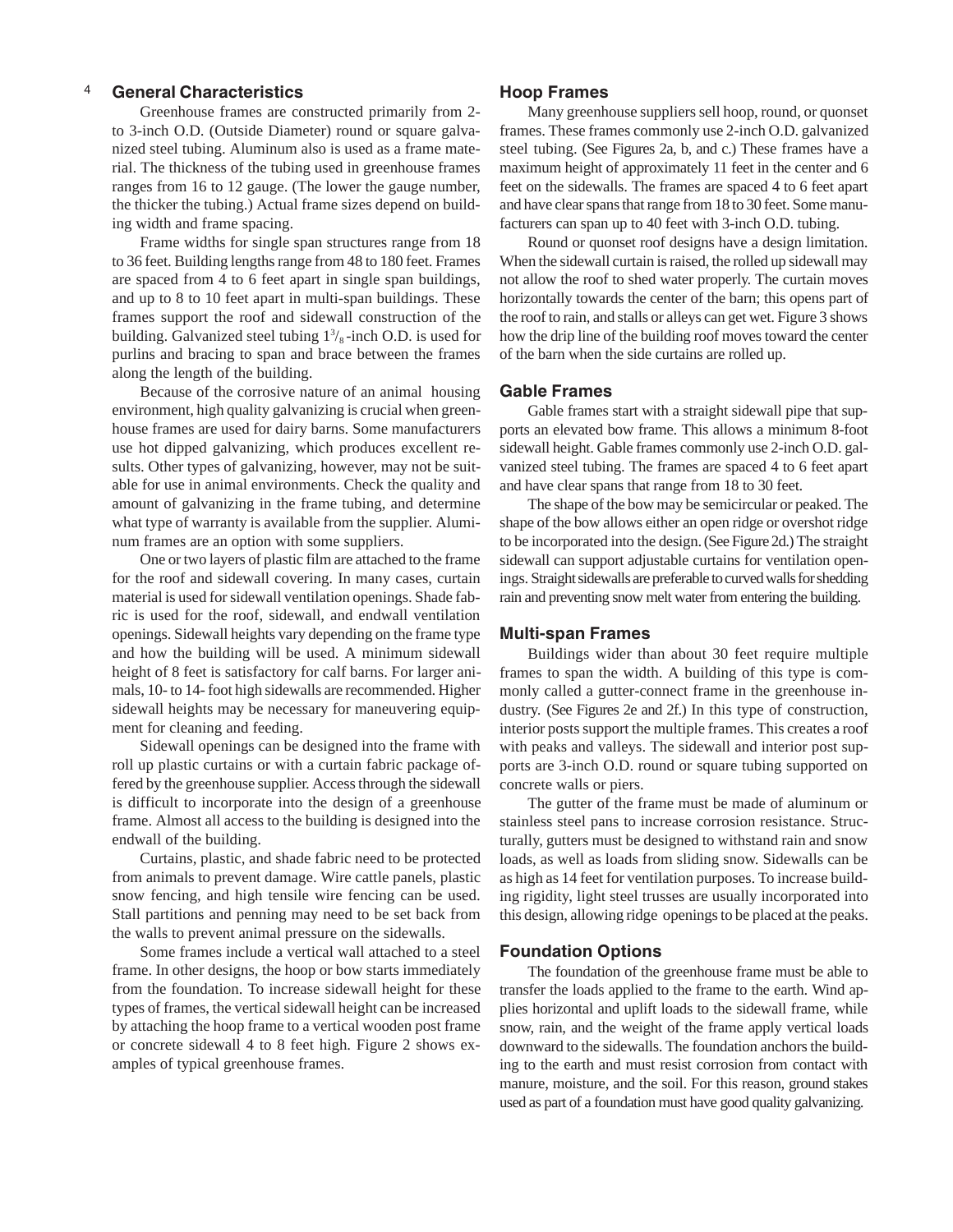

5

Figure 2. Typical greenhouse frames.



Figure 3. Example of pen and stall setbacks.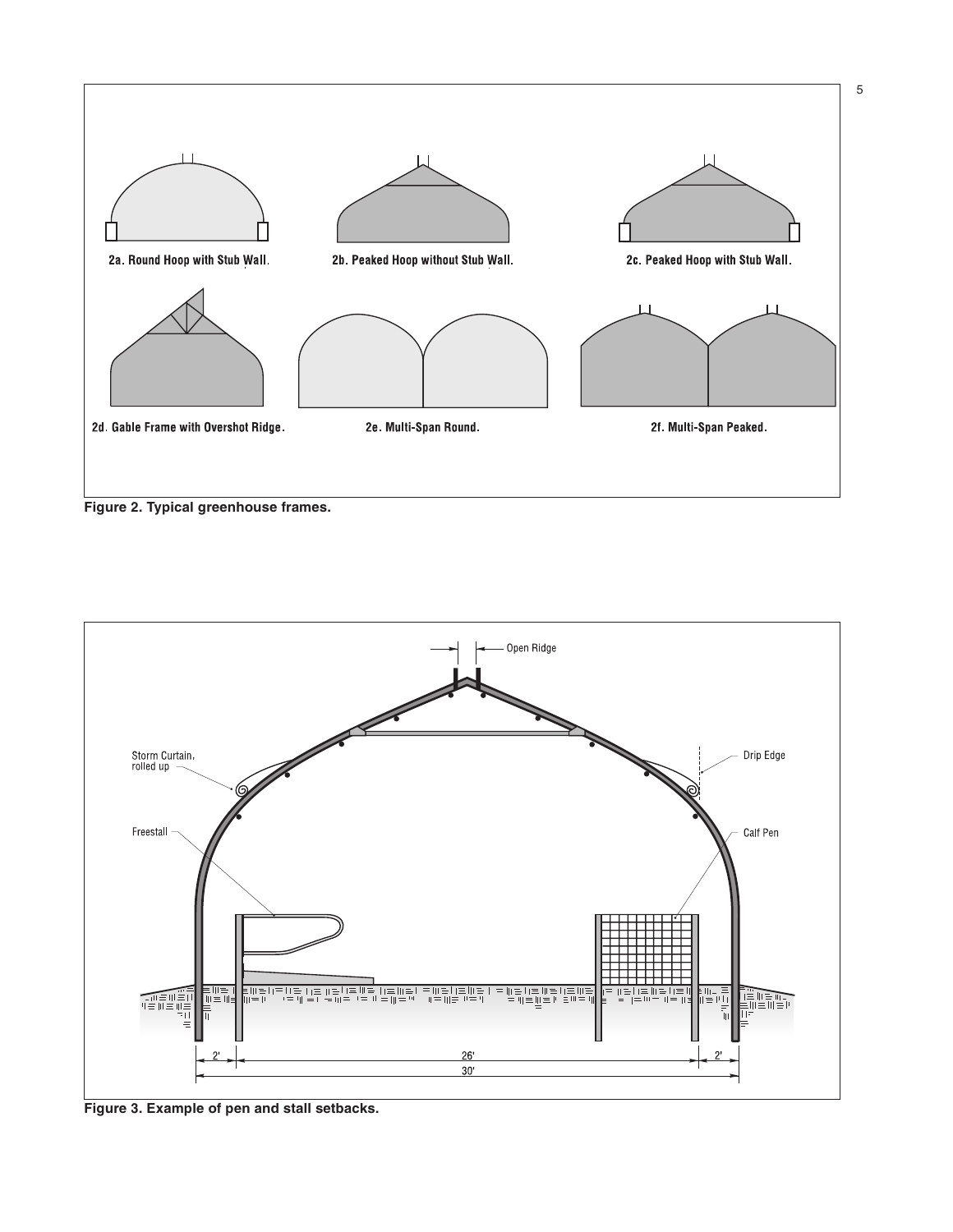### 6 Extension of the steel tube frame

For most hoop frame greenhouses, the foundation is an extension of the tube or pipe frame. Galvanized ground stakes or pipes are driven into the soil approximately 30 inches depending on geographical location. The frames are attached to the ground stakes. Some designs require drilling or digging a hole for the ground stakes and then placing concrete around the stakes to set them in place. Figure 4a illustrates this technique.

### Post frame foundation

Another option is to build a post frame foundation below the frost level and then construct a short wall along the sides of the frame. This wall can be used on the endwall framing as well. The pipe frame is attached to the top of this wall. (See Figure 4b.) This option also is used to increase a building's sidewall height.

### Concrete pier foundation

Concrete piers placed below the frost depth of the region are another option. This technique is commonly used for multispan frames. (See Figure 4c.) Holes are drilled or dug to below frost level. Cardboard tubes available from concrete suppliers are used as forms to place the concrete. The tops of the piers are usually 12 to 18 inches above the finished floor surface to protect the frame from equipment, animals, manure, and water. A frost footer also could be placed along the length of the barn.

### Snow and Wind Loading

Snow and wind load designs for greenhouse frames should be similar to the design for other agricultural buildings in the area. Gutter connections in multi-span buildings need to be designed using double the typical snow load.

Many greenhouses used for plants in severe northern climates do survive the snow loads of those regions quite well; however, most of these buildings are heated, and snow does not stay on the roofs. This may not be the case with a cold calf or cow barn. Snow may slide off the roof, but it can hang up and freeze at the sidewalls of the structure, causing a loading of the sidewall frame. In multi-frame barns, the snow can slide into the gutter part of the barn and freeze, causing additional loading of the frame.

Uplift of the frame because of wind loads needs to be considered in the design of the frame and the foundation anchoring. Diagonal bracing of the sidewalls from the endwalls and along the roof line must be incorporated into the design. Diagonal bracing is important to keep the frame from racking or deforming out of plumb. Frames off center are likely to be loaded unevenly and are subject to failure.

### Endwall Framing

In many cases, the greenhouse frame package does not include endwall framing. Depending on the application, additional construction materials may be needed to frame in the endwalls. These materials can be purchased as an option with the package from the dealer, or the dealer may supply information on what materials are needed to frame the endwalls. Wood post frame or stud wall construction is commonly used.

Access to the building for animals, humans, and equipment is commonly designed into the endwall of the green-



Figure 4. Frame foundation connections.

house frame. Large openings for animal and equipment access can be framed with a door, but typically a piece of plastic, curtain, shade fabric, or freezer door strips are used in large openings to block the wind. (See Figure 1.)

### Roofs

Clear or white polyethylene plastic with a 6-mil thickness is the most common roof covering for a greenhouse barn. Clear (translucent) plastic allows about 87% light transmission, while white allows about 30% light transmission. The plastic should be a high quality greenhouse grade plastic with UV (Ultra violet) stabilizers. Plastic of this quality typically costs \$0.20 to \$0.25 per square foot. The expected service life of most of the plastic coverings used on greenhouse structures is four to six years.

Covering the frame with plastic can be difficult and is best accomplished with the help of several people. Experience has shown that the best method is to roll the plastic out to the length of the building and then pull it over the frame until the plastic is tight. The best time to attempt to cover the greenhouse is in the early morning or late evening when the wind has died down and the temperature is above 50 F. Aluminum extrusions supplied from the manufacturer or double furring strips with double-headed nails can be used to secure the plastic. (See Figure 5.)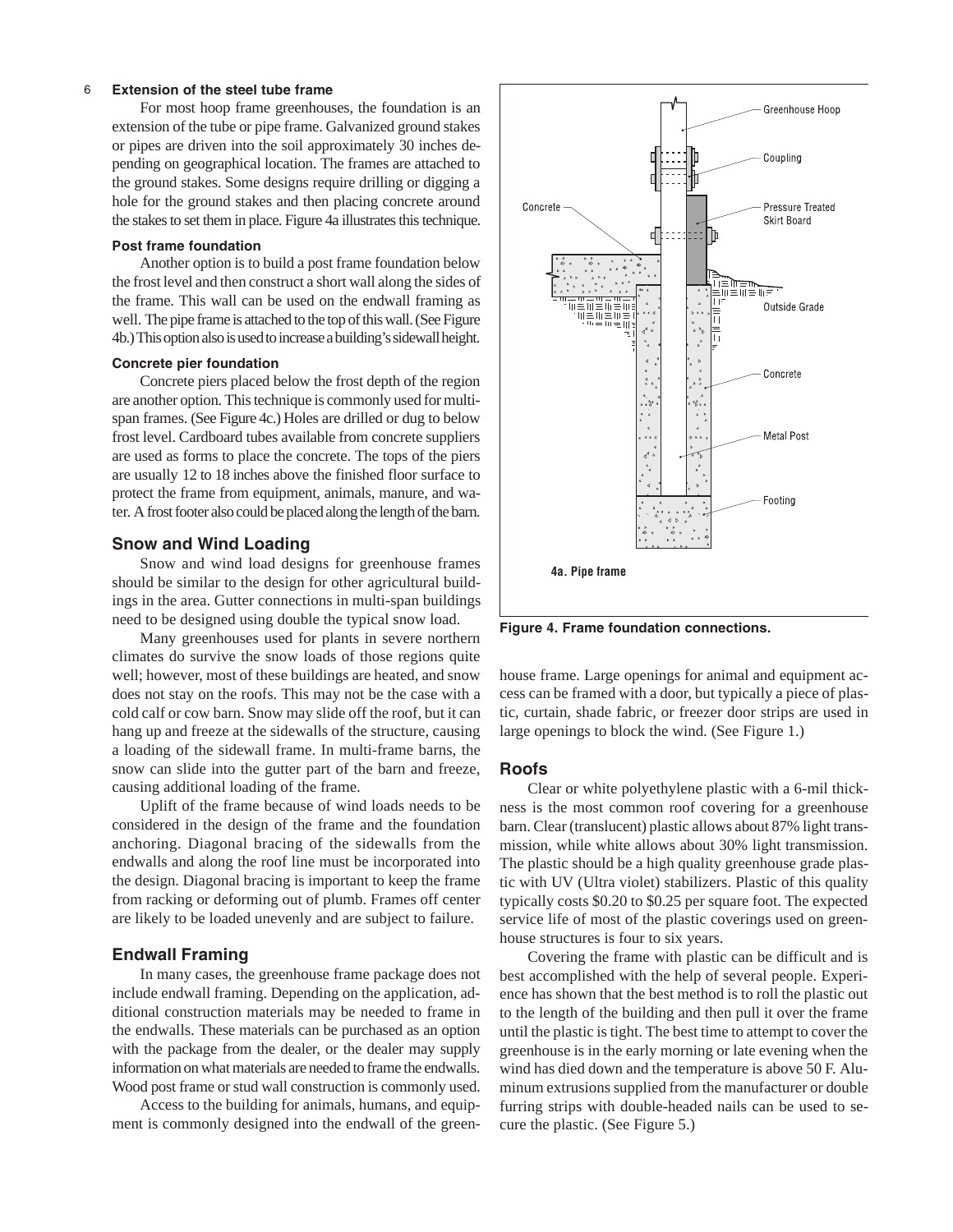



Figure 5. Common method of anchoring plastic covers.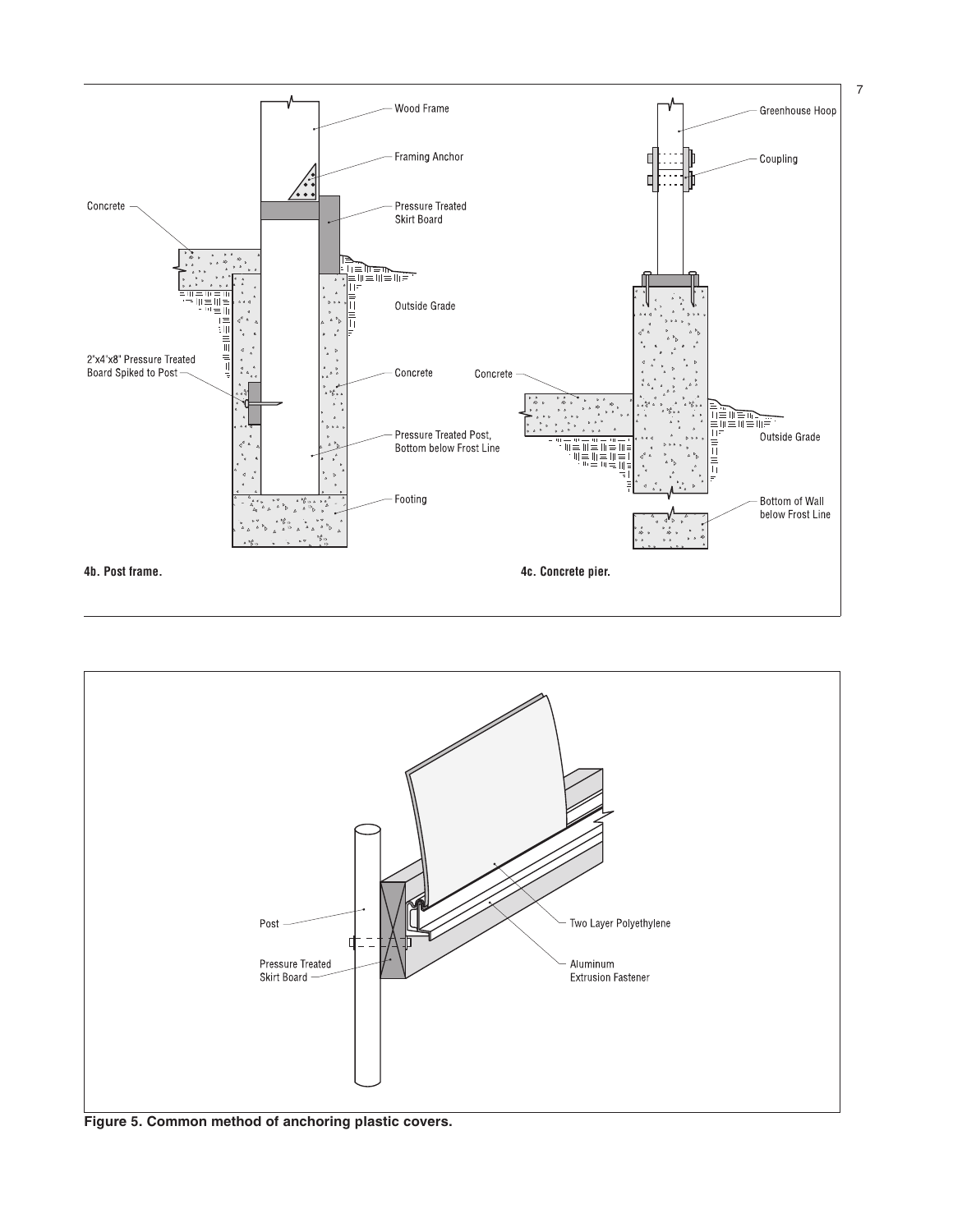

Figure 6. Common method of anchoring heavyweight synthetic fabrics.

Heavier weight synthetic fabrics like tarps also are options used in some designs. These materials are approximately 16 mil thick, giving a higher strength and heavier weight. UV stabilization is provided with a black and/or reflective layer incorporated into the fabric to provide shade. The coverings have grommets approximately every two feet and are attached to the frame with bungee cords or nylon ropes threaded through the grommets and tied to the sidewall construction. (See Figure 6.)

### Blowers

8

Many frames use a double layer of plastic with a small blower inflating the space between the plastic sheets. (See Figure 1.) This keeps the plastic films tight and reduces the flapping of the plastic in the wind. This reduces the potential tearing of the plastic covering. The manufacturer usually supplies the blower used to inflate the two layers of plastic. Duct tape and 4-inch clothes drier hose are the plumbing materials most commonly used to attach the blower to the cover.

Blowers should have a capacity of 60 to 80 cfm for greenhouses less than 50 feet long and 100 to 150 cfm for structures 50 to 150 feet long. The blower size is approximately 75-100 W and operates 24 hours a day, consuming 1.8 to 2.4 kWh of electricity. At a cost of \$0.07 per kWh, the cost of operating the blower is \$0.12 to \$0.17 per day.

### Shade material

With a plastic cover, shade material will be necessary. Shade material is made of polypropylene and comes in many different percent opening ranges. For greenhouse barns, a minimum 80% blocking shade is recommended. Anything less will cause heat stress in the building. The material costs \$0.10 to \$0.15 per square foot and is usually fitted with grommets in the edge. Commonly, nylon rope or bungee cords are threaded from the grommets to anchoring points on the sidewall to hold the fabric in place. (See Figure 6.)

### Cover protection

The plastic, shade cloth, or fabric used to cover a greenhouse barn can be damaged easily by wind and animals if not properly installed and protected. The plastic film must be protected from sharp edges on the frame. One way to protect the film and prevent sharp edges from puncturing it is to use adhesive backed foam insulation or duct tape on the frame's sharp edges and connectors. The plastic also must be protected from animals. Setbacks for pens and stallwork and protection of the plastic with fencing or wire panels should be incorporated into the design layout. Penning may be needed to keep the animals one to two feet away from the sidewall. (See Figure 3.) Freestall partitions and penning can be supported on posts set back from the sidewall.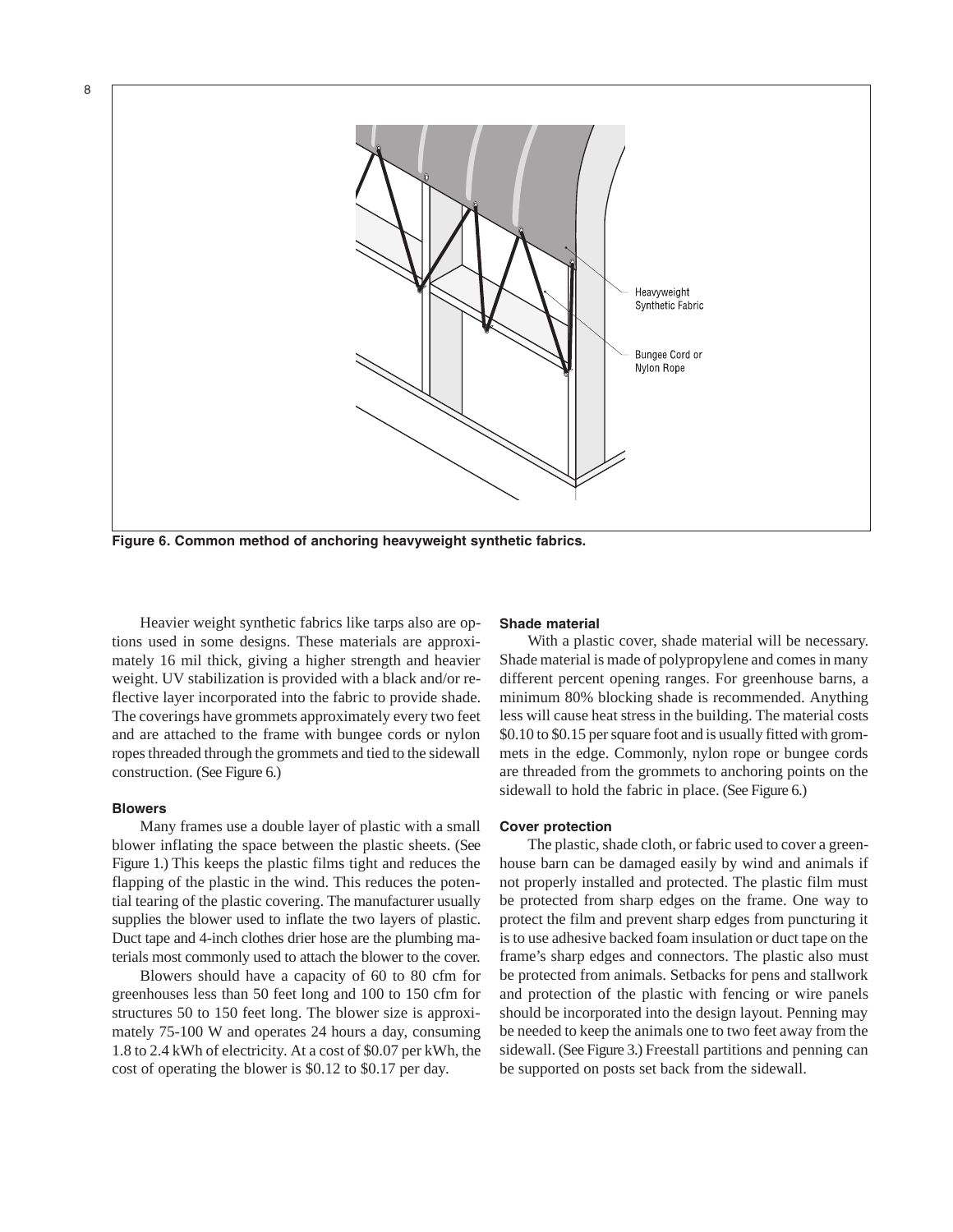

Figure 7. Configurations of natural ventilation openings.

### Table 1. Minimum sizes for natural ventilation openings.

Openings are defined in Figure 7. Use for single or individual spans.

Openings are continuous along building length.

| <b>Building</b><br>Width,<br><b>BW.</b> ft | <b>Outlet</b><br>Width,<br>OW, in | Inlet<br>Width,<br>IW, in | <b>Minimum</b><br>Summer<br>Sidewall<br>Opening,<br>$$0, in^a$ | <b>Minimum</b><br>Sidewall<br>Height,<br>SH, ft <sup>b</sup> |
|--------------------------------------------|-----------------------------------|---------------------------|----------------------------------------------------------------|--------------------------------------------------------------|
| to $20$                                    | $4 - 6$                           | $\overline{2}$            | 60                                                             | 10                                                           |
| 22                                         | $5-6$                             | 3                         | 60                                                             | 10                                                           |
| 24                                         | $5-6$                             | 3                         | 72                                                             | 10                                                           |
| 26-30                                      | 6                                 | 3                         | 72                                                             | 10                                                           |
| $32 - 34$                                  | 7                                 | $\overline{4}$            | 72                                                             | 10                                                           |
| $36 - 40$                                  | 8                                 | $\overline{4}$            | 72                                                             | 10                                                           |

" Recommended opening entire sidewall for summer ventilation.<br><sup>b</sup> Multi-span structures require 10 to 12 ft. sidewall height.

# Ventilation Practices

To reduce risks to animal health from poor air quality, greenhouse barns must be well ventilated, and the ventilation must be well managed. In greenhouses used as dairy barns, ventilation must not be restricted to trap solar heat; any efforts to contain the heated air by restricting ventilation will result in high humidity, especially during the night.

If the objective is to provide a warm calf barn, the greenhouse barn still needs to be equipped with a well-controlled ventilation and heating system. Solar heat acts only during sunny periods to supplement the installed heating in this case.

## Natural Ventilation

Natural ventilation of a greenhouse barn must be managed just as in any cold, naturally ventilated barn. In fact, the ventilation system must be better managed because of the additional risk to the animals' environment introduced by the daytime heating effect.

Wind is a major force in the ventilation of any naturally ventilated barn. Orient the greenhouse to intercept the prevailing summer wind patterns through the largest openings available in the barn design. Do not construct a greenhouse barn where buildings, trees, or other large obstructions block the prevailing summer winds. For buildings less than 150 feet long with a sidewall height of less than 14 feet, the minimum separation distance from obstructions is 50 feet. For buildings longer than 150 feet, the recommended separation distance is 100 feet.

### Ridge and eave openings

Natural ventilation depends on an open ridge and open eaves during extreme winter weather and adjustable sidewall and endwall openings for other times of the year. The ability to control the ventilation with these openings must be added to conventional greenhouse construction. Some greenhouse frames have an open or overshot ridge outlet and eaves inlets designed into the frame; however, the lack of overhangs on some styles of frames may cause problems with wetting of bedded packs or freestalls on the outside walls. Figure 7 and Table 1 show opening dimensions and locations.

### Sidewall openings

In summer, a greenhouse barn must be covered with shade cloth to reduce incoming radiation. In addition, initial construction must include provisions for opening the sides and ends to take advantage of the wind.

Just like any cold barn with natural ventilation, a greenhouse barn should

- Serve as a sunshade when temperatures are high.
- Serve as a windbreak when temperatures are low.
- Have adjustable openings to help manage the natural ventilation for in-between weather.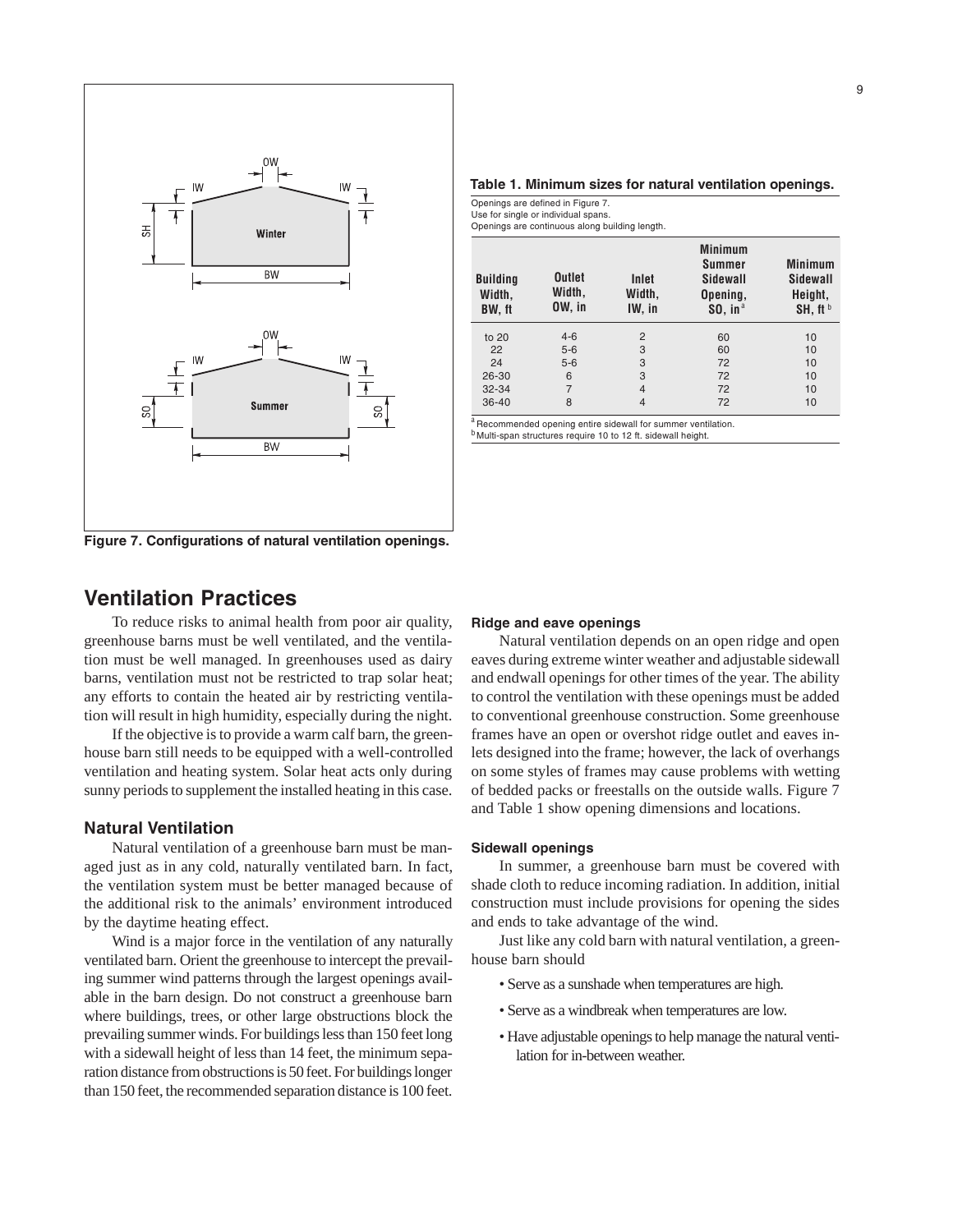an important effect on interior air temperature in a greenhouse barn, management of ventilation openings is even more critical in a greenhouse barn than in a barn of conventional construction. Avoiding wide swings in air temperature and humidity helps avoid problems with animal health. Sidewall openings should follow recommendations of Table 1.

### Endwall ventilation

Hoop, round, or quonset style frames may not provide overhangs, eaves inlets, or ridge outlets, thereby making natural ventilation difficult. Narrow, two-row freestall cow or calf barns may be naturally ventilated through the use of endwall and sidewall curtains. Hoop or quonset type buildings without ridge vents cannot be ventilated naturally if they get too long. A hoop barn longer than 75 feet filled with animals is difficult to ventilate naturally. The tendency of greenhouse structures to warm during the day and cool at night will require considerably more labor adjusting curtains than would be required with a post frame building.

Winter ventilation openings for this style of barn use a double layer of porous material, like shade cloth, separated by a space of 4 to 6 inches on the endwall and/or high in the gable end. This provides for air exchange by wind ventilation. There are concerns this design can cause cold air to drop down onto young animals, causing a draft. Additional precautions such as hovers or wind baffles on gating may need to be used to reduce drafts. These precautions must still allow ventilation and moisture removal to occur.

# Mechanical Ventilation

Mechanical ventilation may be necessary in some cases. Mechanical ventilation increases both initial and operating costs. Usually the mechanical ventilation system is designed as a wind tunnel system with fans on one endwall of the

10 barn and an inlet/outlet opening on the other. Sidewalls would need to be closed to prevent the air flow from short circuiting through the barn. The designed air velocity is approximately 2.5 mph through the cross section of the barn. The system could be designed to push (positive pressure) or draw (negative pressure) air down the length of the barn.

> For minimum ventilation needs and moisture removal in the winter, a negative pressure fan could be placed in the endwall, and inlets could be placed in the opposite endwall or high in the gable end.

### Shade and Natural Light

Owners of greenhouse barns frequently comment positively about the bright atmosphere the natural light entering the barn produces. While natural light is a benefit, direct sun may not be. Any attempt to shade the building for the animals' needs will reduce the amount of natural light entering the building. Shade and natural lighting may seem to be in conflict with one another, but even in shaded structures, the majority of the natural light is entering through the open sidewalls.

Whether a greenhouse barn is naturally or mechanically ventilated, some type of shade material on the roof will be needed to decrease heat stress in summer for both cows and calves. Shade also may be necessary and even beneficial in the spring, fall, and winter. If the greenhouse is orientated with the long axis east and west, only the south half (the part that receives direct sunlight) needs shading. If the barn runs north and south, the entire roof should be shaded.

A compromise between shade and natural light should always be determined by the animals' environmental needs. Although the sun can help dry bedding and provide a sanitizing effect, the direct sun may not be beneficial to the animals' needs. Warming the barn to dry out the resting space will not work if poor ventilation traps moisture in the barn.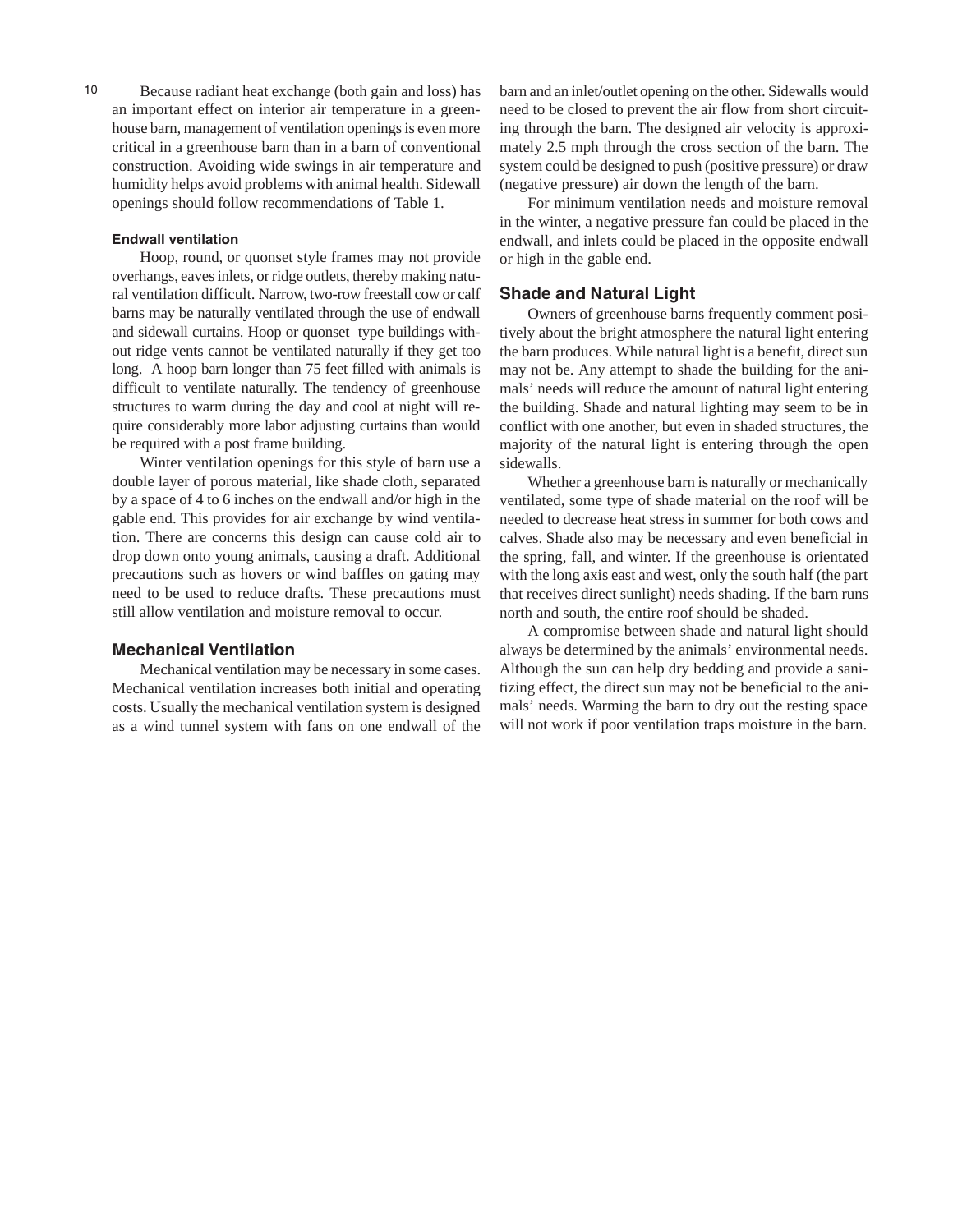# Layouts and Cost Comparisons

Three different layouts are shown as examples for dairy housing systems. (See Tables 2 11 through 4 and Figures 8 through 10 on the following pages.) These are common layouts for greenhouse barns and post frame buildings. The layouts show simple and cost effective housing arrangements for particular situations. The producer's planning process should determine what is most appropriate for an individual farm.

The attached worksheets attempt to calculate the entire cost of the system designed, including materials and labor. The worksheets present the estimated materials and constructed costs for a greenhouse frame and a post frame building.

These costs can be adjusted. An individual producer may choose not to include all the features that are listed or may wish to add or substitute features to the plan. Prices were compiled based on estimates from three post frame builders and three greenhouse frame suppliers located in Wisconsin. Costs do not include site preparation and utilities because of the site specific nature of these items.

Use the attached worksheets for your own cost analysis, and compare system options for your own situation. Develop several building system options, and get complete and accurate cost information from reputable dealers. Determine what the total cost of the system is depending on what you want. Cost estimates that show up in popular press articles don't always include all the costs of a building, or those cost estimates may be for a building that does not meet your needs. Compare cost estimates for buildings with equivalent features, and be sure that those buildings meet your needs.







94 ft x 190 ft Building Layout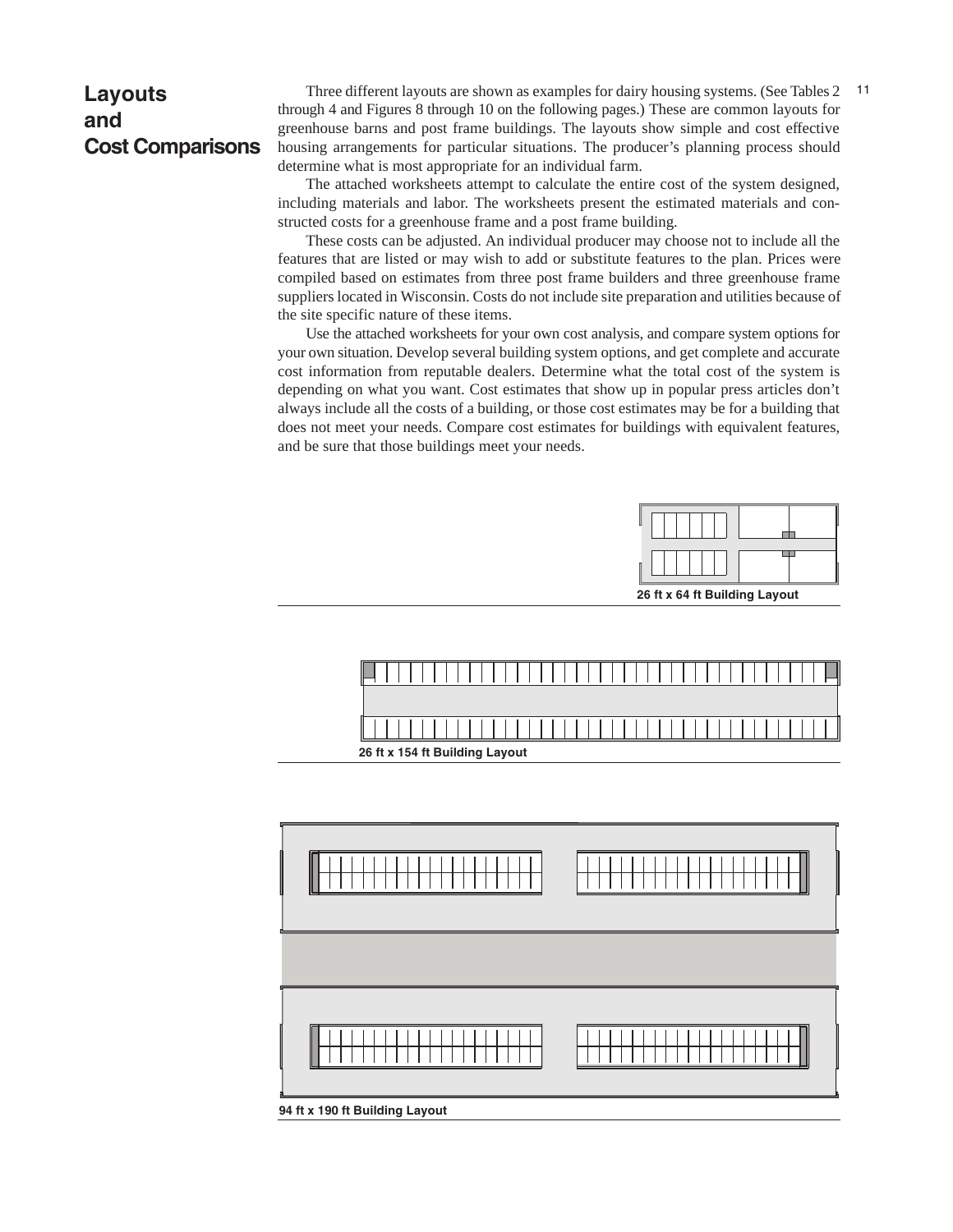### Table 2. Greenhouse vs Post Frame Cost Comparison a,b,c 36 Calf Barn 26 ft x 64 ft

|                              | Description    |                   |                   | GREENHOUSE FRAME <sup>d</sup>  |                |                          |          | POST FRAME                     |           |                                |           |
|------------------------------|----------------|-------------------|-------------------|--------------------------------|----------------|--------------------------|----------|--------------------------------|-----------|--------------------------------|-----------|
|                              |                |                   |                   |                                | Materials only | Installed                |          | Materials only                 |           |                                | Installed |
| Component                    | # of<br>units  | <b>Dimensions</b> | <b>Total Area</b> | \$/unit or<br>$\sqrt{$}$ /sqft | \$             | \$/unit or<br>$$$ /sq ft | S        | \$/unit or<br>$\sqrt{$}$ /sqft | S         | \$/unit or<br>$\sqrt{$}$ /sqft | \$        |
| <b>Basic Frame</b>           | $\mathbf{1}$   | 26 ft x64 ft      | $1,664$ sq ft     | \$2.50                         | \$4,160        | \$3.00                   | \$4,992  | \$3.00                         | \$4,992   | \$4.00                         | \$6,656   |
| (see Fig 8)                  |                |                   |                   |                                |                |                          |          |                                |           |                                |           |
| Concrete floors and          | $\mathbf{1}$   | 26 ft x32 ft      | 832 sq ft         | \$1.50                         | \$1,248        | \$3.00                   | \$2,496  | \$1.50                         | \$1,248   | \$3.00                         | \$2,496   |
| Group pens                   |                |                   |                   |                                |                |                          |          |                                |           |                                |           |
| Sand based floor             | $\overline{1}$ | 26 ft x32 ft      | 832 sa ft         | \$0.25                         | \$208          | \$0.25                   | \$208    | \$0.25                         | \$208     | \$0.25                         | \$208     |
| (individual pens)            |                |                   |                   |                                |                |                          |          |                                |           |                                |           |
| 4' Sidewall curtains         | $\overline{2}$ | 4 ft x64 ft       | 512 sq ft         | \$1.00                         | \$512          | \$1.50                   | \$768    | \$1.00                         | \$512     | \$1.50                         | \$768     |
| and controls                 |                |                   |                   |                                |                |                          |          |                                |           |                                |           |
| 8' End wall construction     | $\overline{2}$ | 8 ft x26 ft       | 416 sq ft         | \$1.50                         | \$624          | \$2.00                   | \$832    | \$1.50                         | \$624     | \$2.00                         | \$832     |
| Freezer doorstrips for doors | $\overline{2}$ | 8 ft x10 ft       | $160$ sq ft       | \$2.40                         | \$384          | \$2.40                   | \$384    | \$2.40                         | \$384     | \$2.40                         | \$384     |
| (3 in. overlap of strips)    |                |                   |                   |                                |                |                          |          |                                |           |                                |           |
| <b>Welded Wire Calf Pens</b> | 12             | 4 ft x8 ft        |                   | \$24.00                        | \$288          | \$24.00                  | \$288    | \$24.00                        | \$288     | \$24.00                        | \$288     |
| Steel Gates between pens     | $\overline{4}$ | 10 <sub>ft</sub>  |                   | \$60.00                        | \$240          | \$80.00                  | \$320    | \$60.00                        | \$240     | \$80.00                        | \$320     |
|                              | 4              | 16 <sub>ft</sub>  |                   | \$96.00                        | \$384          | \$125.00                 | \$500    | \$96.00                        | \$384     | \$125.00                       | \$500     |
| Waterers                     | $\overline{2}$ |                   |                   | \$400.00                       | \$800          | \$600.00                 | \$1,200  | \$400.00                       | \$800     | \$600.00                       | \$1,200   |
| Welded wire panels           | $\overline{2}$ | 64 ft             | 128 lineal ft     | \$1.00                         | \$128          | \$1.00                   | \$128    | <b>NA</b>                      | <b>NA</b> | <b>NA</b>                      | <b>NA</b> |
| (protect curtain)            |                |                   |                   |                                |                |                          |          |                                |           |                                |           |
| Shade fabric                 |                | 26 ft x64 ft      | 1,664 sq ft       | \$0.25                         | \$416          | \$0.25                   | \$416    | <b>NA</b>                      | <b>NA</b> | <b>NA</b>                      | <b>NA</b> |
| (greenhouse only)            |                |                   |                   |                                |                |                          |          |                                |           |                                |           |
| Misc. Items                  |                |                   |                   |                                | \$470          |                          |          |                                | \$484     |                                |           |
| (ADD 5% to Materials only)   |                |                   |                   |                                |                |                          |          |                                |           |                                |           |
| Total cost                   |                |                   |                   |                                | \$9,862        |                          | \$12,532 |                                | \$9.680   |                                | \$13,652  |
| Cost Per Calf                |                |                   |                   |                                | \$274<br>\$348 |                          |          |                                | \$269     |                                | \$379     |

NA = Not Applicable<br>ªPrices compiled based on estimates from three post frame builders and three greenhouse frame suppliers.<br>ªDoes not include site preparation, utilities, driveways, etc., due to the site specific nature

c Cost does not include manure storage. Manure handled by daily scrape and haul. d Plastic needs to be replaced every five years at \$0.26 per sq. ft. (\$433 every five years)



Figure 8. Example layout for a 26 ft x 64 ft building.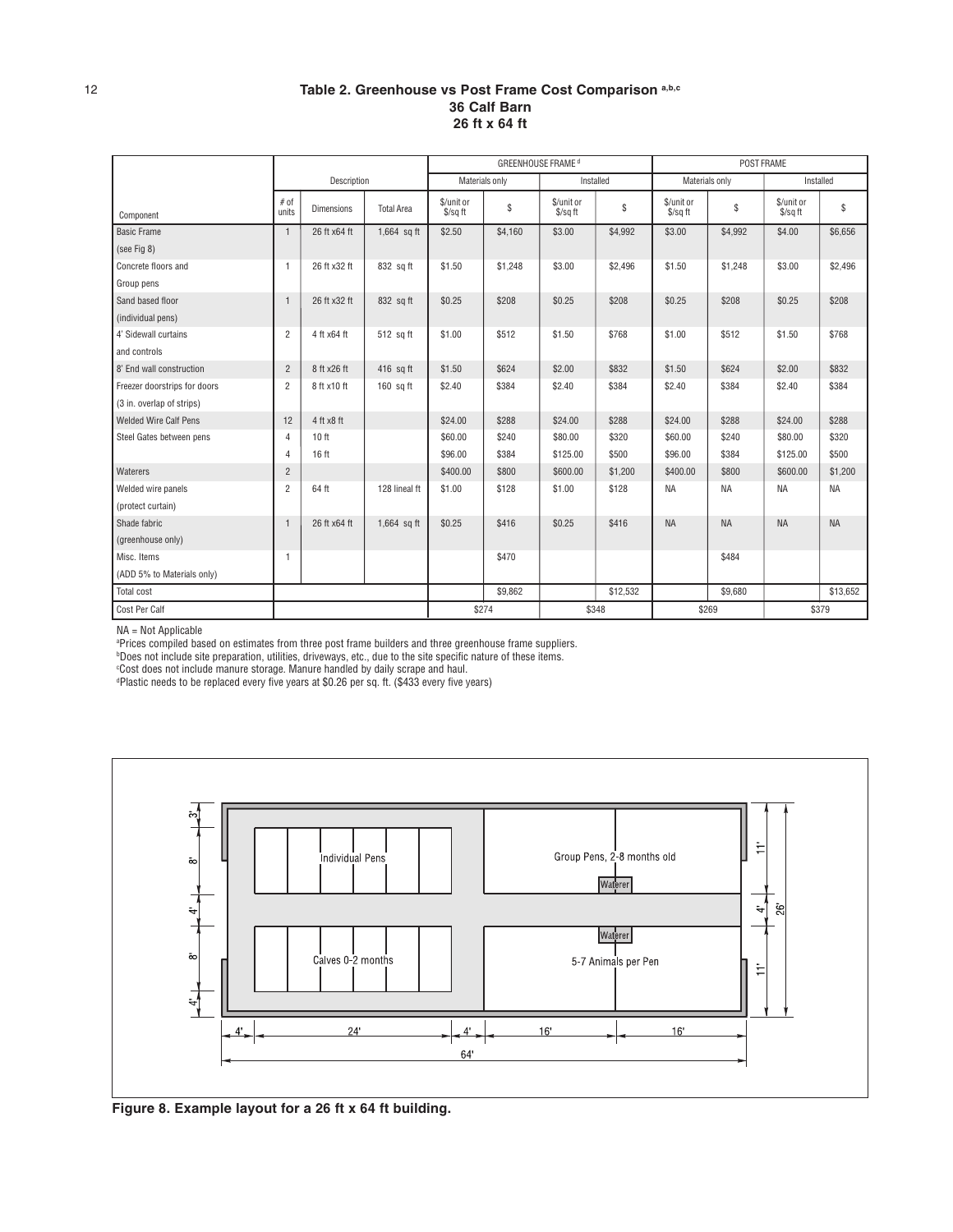### Table 3. Greenhouse vs Post Frame Cost Comparison a,b,c 13 80 Stall Freestall Barn 26 ft x 154 ft

|                                         |                |                   |                   | <b>GREENHOUSE FRAME<sup>d</sup></b> |             |                                |          | POST FRAME               |           |                        |             |
|-----------------------------------------|----------------|-------------------|-------------------|-------------------------------------|-------------|--------------------------------|----------|--------------------------|-----------|------------------------|-------------|
|                                         | Description    |                   |                   | Materials only                      |             | Installed                      |          | Materials only           |           | Installed              |             |
| Component                               | # of<br>units  | <b>Dimensions</b> | <b>Total Area</b> | \$/unit or<br>$$$ /sq ft            | $\mathbb S$ | \$/unit or<br>$\sqrt{$}$ /sqft | \$       | \$/unit or<br>$S/s$ a ft | S         | \$/unit or<br>\$/sq ft | $\mathbb S$ |
| <b>Basic Frame</b>                      | $\mathbf{1}$   | 26 ft x154 ft     | 4,004 sq ft       | \$2.00                              | \$8,008     | \$2.50                         | \$10,010 | \$3.00                   | \$12,012  | \$4.00                 | \$16,016    |
| (see Fig 9)                             |                |                   |                   |                                     |             |                                |          |                          |           |                        |             |
| Concrete scrape alleys and curbs        | 1              | 10 ft x154 ft     | 1,540 sq ft       | \$1.50                              | \$2,310     | \$3.00                         | \$4,620  | \$1.50                   | \$2,310   | \$3.00                 | \$4,620     |
| (Total Floor area minus freestall area) |                |                   |                   |                                     |             |                                |          |                          |           |                        |             |
| 8' Sidewall curtains                    | $\overline{2}$ | 8 ft x154 ft      | 2,464 sq ft       | \$1.00                              | \$2,464     | \$2.00                         | \$4,928  | \$1.00                   | \$2,464   | \$2.00                 | \$4,928     |
| and controls                            |                |                   |                   |                                     |             |                                |          |                          |           |                        |             |
| 10' End wall construction               | $\overline{c}$ | 10 ft x26 ft      | 520 sq ft         | \$1.50                              | \$780       | \$2.00                         | \$1,040  | \$1.50                   | \$780     | \$2.00                 | \$1,040     |
| Freezer doorstrips for doors            | $\overline{2}$ | 10 ft x10 ft      | 200 sq ft         | \$2.40                              | \$480       | \$2.40                         | \$480    | \$2.40                   | \$480     | \$2.40                 | \$480       |
| (3 in. overlap of strips)               |                |                   |                   |                                     |             |                                |          |                          |           |                        |             |
| Open Ridge                              | $\mathbf{1}$   | 154 ft            | $154$ sq ft       | \$6.50                              | \$1,001     | \$6.50                         | \$1,001  | <b>NA</b>                | <b>NA</b> | NA                     | <b>NA</b>   |
| Gates to protect doors                  | $\overline{2}$ | 10 <sub>ft</sub>  |                   | \$60.00                             | \$120       | \$80.00                        | \$160    | \$60.00                  | \$120     | \$80.00                | \$160       |
| 2" x 6" front of freestalls             | $\overline{2}$ | 154 ft            | 308 lineal ft     | \$2.70                              | \$832       | \$4.00                         | \$1,232  | \$2.70                   | \$832     | \$4.00                 | \$1,232     |
| $(3$ high)                              |                |                   |                   |                                     |             |                                |          |                          |           |                        |             |
| 2"x10" brisket board                    | $\overline{2}$ | 154 ft            | 308 lineal ft     | \$1.75                              | \$539       | \$2.25                         | \$693    | \$1.75                   | \$539     | \$2.25                 | \$693       |
| Freestall partitions                    | 76             |                   |                   | \$70.00                             | \$5,320     | \$100.00                       | \$7,600  | \$70.00                  | \$5,320   | \$100.00               | \$7,600     |
| (with neck rail and post)               |                |                   |                   |                                     |             |                                |          |                          |           |                        |             |
| Waterers                                | $\overline{2}$ |                   |                   | \$400.00                            | \$800       | \$600.00                       | \$1,200  | \$400.00                 | \$800     | \$600.00               | \$1,200     |
| Welded wire panels                      | $\overline{c}$ | 154 ft            | 308 lineal ft     | \$1.00                              | \$308       | \$1.00                         | \$308    | <b>NA</b>                | <b>NA</b> | NA                     | ΝA          |
| (protect curtain)                       |                |                   |                   |                                     |             |                                |          |                          |           |                        |             |
| Shade fabric                            | $\mathbf{1}$   | 26 ft x154 ft     | 4,004 sq ft       | \$0.25                              | \$1,001     | \$0.25                         | \$1,001  | <b>NA</b>                | <b>NA</b> | <b>NA</b>              | <b>NA</b>   |
| (greenhouse only)                       |                |                   |                   |                                     |             |                                |          |                          |           |                        |             |
| Misc. Items                             | $\mathbf{1}$   |                   |                   |                                     | \$1,198     |                                |          |                          | \$1,283   |                        |             |
| (ADD 5% to Materials only)              |                |                   |                   |                                     |             |                                |          |                          |           |                        |             |
| Total cost                              |                |                   |                   |                                     | \$25,161    |                                | \$34,273 |                          | \$26.940  |                        | \$37,969    |
| Cost Per Cow                            |                |                   |                   | \$315                               |             |                                | \$429    | \$337                    |           | \$475                  |             |

NA = Not Applicable<br>ªPrices compiled based on estimates from three post frame builders and three greenhouse frame suppliers.<br>ªDoes not include site preparation, utilities, driveways, etc., due to the site specific nature o

d Plastic needs to be replaced every five years at \$0.26 per sq. ft. (\$1,041 every five years)

| ᅌ                                                     |
|-------------------------------------------------------|
| 26'<br>흭<br><b>Scrape Alley</b><br>Waterer            |
| ōهl                                                   |
| 154'                                                  |
|                                                       |
| Figure 9. Example layout for a 26 ft x154 ft building |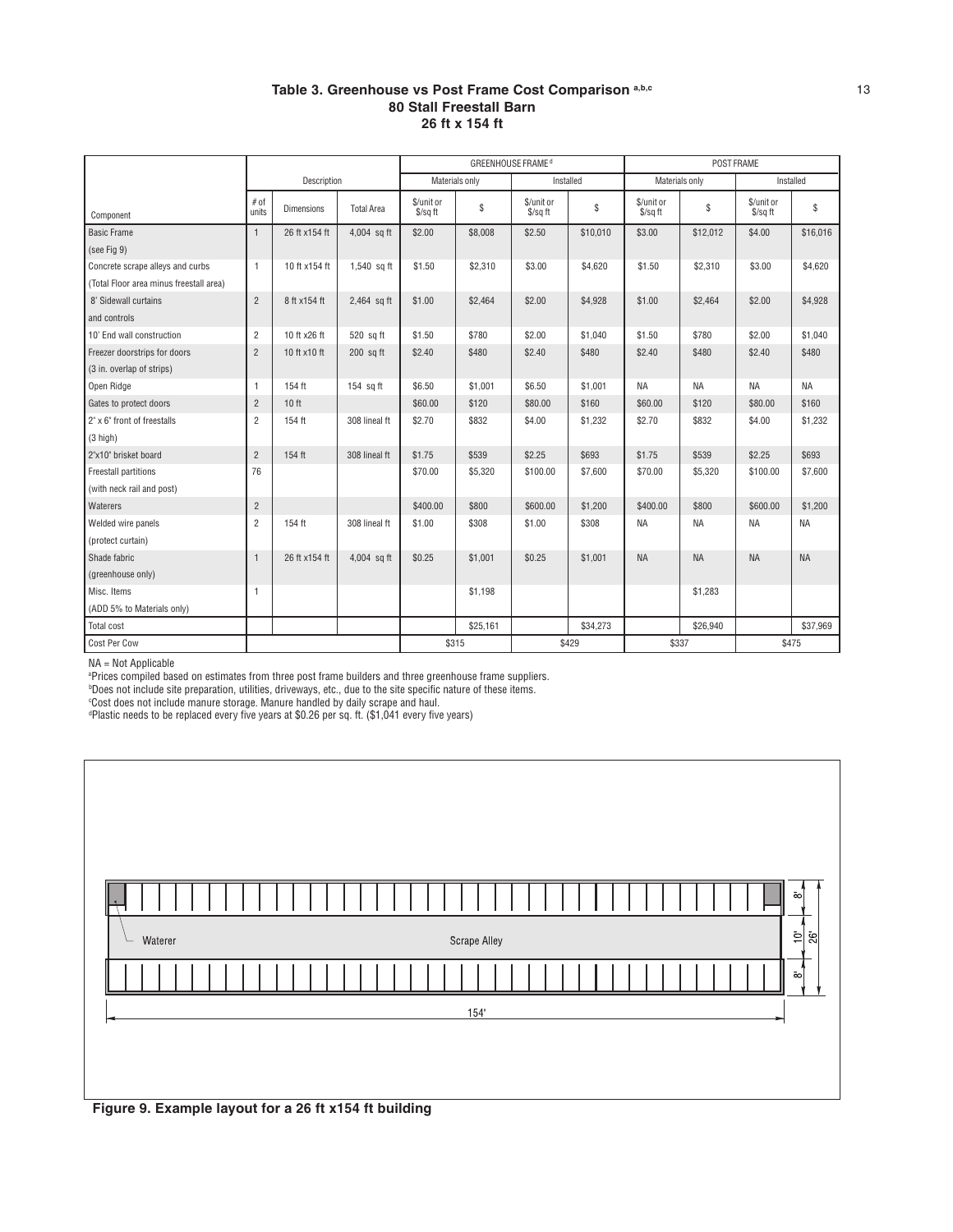### 14 Table 4. Greenhouse vs Post Frame Cost Comparison a,b,c 4 Row 160 Stall Freestall Barn 94 ft x 190 ft

|                                         | Description    |                   |                   | GREENHOUSE FRAME (Five Spans) <sup>d</sup> |                |                          |               | POST FRAME             |           |                                |           |
|-----------------------------------------|----------------|-------------------|-------------------|--------------------------------------------|----------------|--------------------------|---------------|------------------------|-----------|--------------------------------|-----------|
|                                         |                |                   |                   |                                            | Materials only | Installed                |               | Materials only         |           |                                | Installed |
| Component                               | # of<br>units  | <b>Dimensions</b> | <b>Total Area</b> | \$/unit or<br>\$/sq ft                     | \$             | \$/unit or<br>$$$ /sq ft | ${\mathbb S}$ | \$/unit or<br>\$/sq ft | \$        | \$/unit or<br>$\sqrt{$}$ /sqft | \$        |
| <b>Basic Frame</b>                      | $\mathbf{1}$   | 94 ft x190 ft     | 17,860 sq ft      | \$2.75                                     | \$49,115       | \$3.75                   | \$66,975      | \$3.00                 | \$53,580  | \$4.00                         | \$71,440  |
| (see Fig 10)                            |                |                   |                   |                                            |                |                          |               |                        |           |                                |           |
| Concrete scrape alleys and curbs        | 1              |                   | 13,180 sq ft      | \$1.50                                     | \$19,770       | \$3.00                   | \$39,540      | \$1.50                 | \$19,770  | \$3.00                         | \$39,540  |
| (Total Floor area minus freestall area) |                |                   |                   |                                            |                |                          |               |                        |           |                                |           |
| 10' Sidewall curtains and controls      | $\overline{2}$ | 10 ft x190 ft     | 3,800 sq ft       | \$1.00                                     | \$3,800        | \$2.00                   | \$7,600       | \$1.00                 | \$3,800   | \$2.00                         | \$7,600   |
| 12' End wall construction               | $\overline{2}$ | 12 ft x94 ft      | 2,256 sq ft       | \$1.50                                     | \$3,384        | \$2.00                   | \$4,512       | \$1.50                 | \$3,384   | \$2.00                         | \$4,512   |
| Freezer doorstrips for doors            | $\overline{4}$ | 10 ft x10 ft      | 400 sq ft         | \$2.40                                     | \$960          | \$2.40                   | \$960         | \$2.40                 | \$960     | \$2.40                         | \$960     |
| (3 in. overlap of strips)               | $\overline{4}$ | 12 ft x10 ft      | 480 sq ft         | \$2.40                                     | \$1,152        | \$2.40                   | \$1,152       | \$2.40                 | \$1,152   | \$2.40                         | \$1,152   |
|                                         | $\overline{2}$ | 18 ft x10 ft      | 360 sq ft         | \$2.40                                     | \$864          | \$2.40                   | \$864         | \$2.40                 | \$864     | \$2.40                         | \$864     |
| 2"x10" brisket board                    | 8              | 75 ft             | 600 lineal ft     | \$1.75                                     | \$1,050        | \$2.25                   | \$1,350       | \$1.75                 | \$1,050   | \$2.25                         | \$1,350   |
| Freestall partitions                    | 152            |                   |                   | \$60.00                                    | \$9,120        | \$90.00                  | \$13,680      | \$60.00                | \$9,120   | \$90.00                        | \$13,680  |
| (with neck rail and post)               |                |                   |                   |                                            |                |                          |               |                        |           |                                |           |
| Waterers                                | $\overline{4}$ |                   |                   | \$400.00                                   | \$1,600        | \$600.00                 | \$2,400       | \$400.00               | \$1,600   | \$600.00                       | \$2,400   |
| Welded wire panels                      | $\overline{2}$ | 190 ft            | 380 lineal ft     | \$1.00                                     | \$380          | \$1.00                   | \$380         | <b>NA</b>              | <b>NA</b> | <b>NA</b>                      | <b>NA</b> |
| (protect curtains)                      |                |                   |                   |                                            |                |                          |               |                        |           |                                |           |
| Open ridge                              | $\mathbf{1}$   | 190 ft            | 190 lineal ft     | \$6.50                                     | \$1,235        | \$6.50                   | \$1,235       | <b>NA</b>              | <b>NA</b> | <b>NA</b>                      | <b>NA</b> |
| Shade fabric                            | $\mathbf{1}$   | 94 ft x190 ft     | 17,860 sq ft      | \$0.25                                     | \$4,465        | \$0.25                   | \$4,465       | <b>NA</b>              | <b>NA</b> | <b>NA</b>                      | <b>NA</b> |
| (greenhouse only)                       |                |                   |                   |                                            |                |                          |               |                        |           |                                |           |
| Misc. Items                             | $\mathbf{1}$   |                   |                   |                                            | \$4,845        |                          |               |                        | \$4,726   |                                |           |
| (ADD 5% to Materials only)              |                |                   |                   |                                            |                |                          |               |                        |           |                                |           |
| Total cost                              |                |                   |                   |                                            | \$101.740      |                          | \$145,113     |                        | \$100,044 |                                | \$143,498 |
| Cost Per Cow                            |                |                   |                   | \$636                                      |                |                          | \$907         |                        | \$626     |                                | \$897     |

NA = Not Applicable

a Prices compiled based on estimates from three post frame builders and three greenhouse frame suppliers.

ʰDoes not include site preparation, utilities, driveways, etc., due to the site specific nature of these items.<br>°Cost does not include manure storage. Manure handled by daily scrape and haul.<br>ªPlastic needs to be replaced



Figure 10. Example layout for a 94 ft x190 ft building.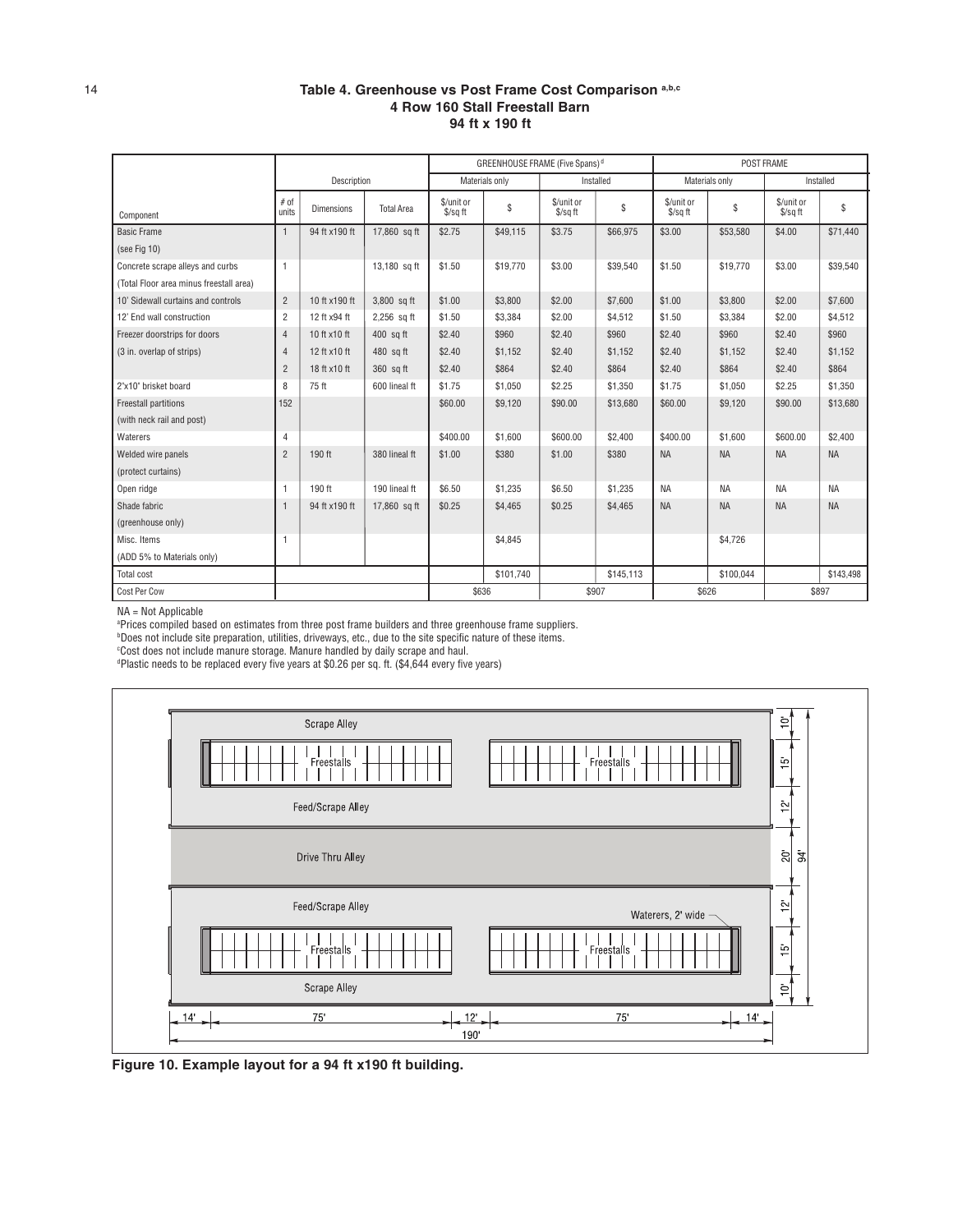# Summary

The full impact of new dairy housing alternatives such as greenhouses needs to be 15 evaluated for short- and long-term effects. Producers considering a greenhouse barn need to evaluate initial costs and operating costs for each alternative. They also need to gather as much information as possible about animal performance in different types of housing.

Among the major issues that a producer thinking about building a greenhouse dairy must consider are the following:

- Greenhouses used as dairy housing are not fully proven. Little history exists to show how reliable and durable these structures will be.
- Providing adequate ventilation is a crucial factor in using a greenhouse dairy successfully, and many designers lack knowledge and experience with ventilation for this type of structure.
- Ventilation management is more difficult and more labor intensive in a greenhouse barn than in a post frame structure.
- Long-term costs for a greenhouse barn may be greater than long-term costs for a post frame barn. Factors such as a short service life and poor control over the environment leading to poor animal performance may cause adverse economic effects.
- For greenhouse barns expected to be in service longer than five years, cover replacement costs need to be included in cost calculations.

The information compiled for Tables 2 through 4 in this publication suggests that for a particular design, choosing a greenhouse frame over a post frame building does not create an overriding economic advantage. In many cases, however, economics may not dictate the choice of using a greenhouse frame or a post frame building. Instead, personal preference and perceived benefits of one style over another may sway a producer to choose which housing type is more appropriate for a specific situation. For example, a producer who wants to expand quickly may find a greenhouse barn to be the best alternative, while another producer might conclude that the longer history and proven attributes of a post frame building are more appealing.

# **References**

Those interested in additional information about the topics discussed in this publication should consult the following sources.

- John W. Bartok. "Greenhouses for Calf and Heifer Housing." Pages 114-126 in *Calves, Heifers, and Dairy Profitability*, published in 1996 by NRAES. 152 Riley-Robb Hall, Cornell University; Ithaca, New York, 14853-5701. Figures 1, 4 and 5 of this MWPS publication were adapted from drawings in that article.
- MWPS-7. *Dairy Freestall Housing and Equipment*, fifth edition, 1995. MidWest Plan Service, 122 Davidson Hall, Iowa State University, Ames, Iowa, 50011-3080.
- MWPS-33. *Natural Ventilating Systems for Livestock Housing*, first edition, 1989. MidWest Plan Service.
- MWPS-32. *Mechanical Ventilating Systems for Livestock Housing*, first edition, 1990. MidWest Plan Service.
- MWPS-34. *Heating, Cooling and Tempering Air for Livestock Housing*, first edition, 1990. MidWest Plan Service.
- MWPS-35. *Farm and Home Concrete Handbook*, first edition, 1989. MidWest Plan Service.